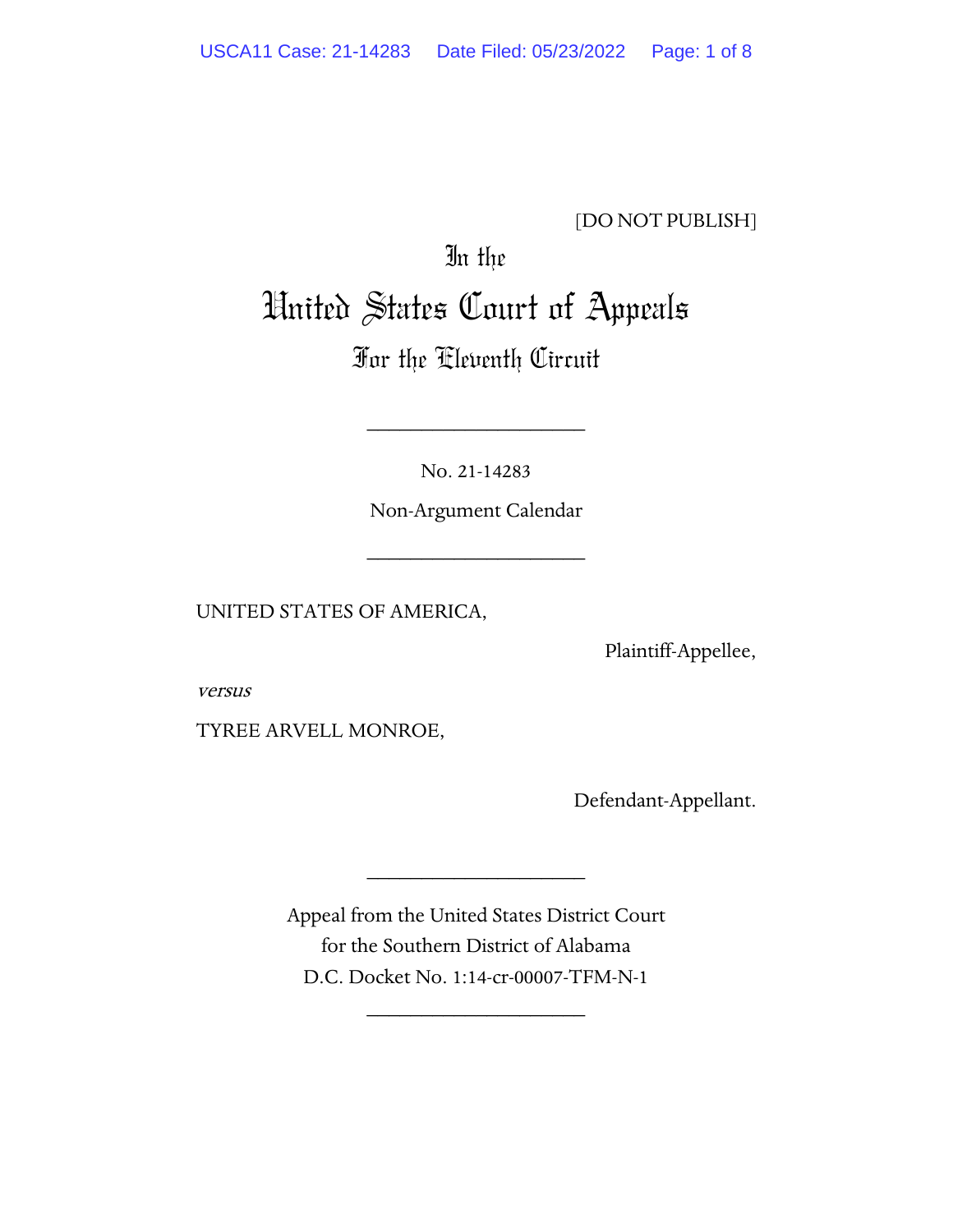Before ROSENBAUM, GRANT, and BRASHER, Circuit Judges.

#### PER CURIAM:

Tyree Monroe appeals his sentence of five months' imprisonment, imposed upon the district court's second revocation of his supervised release, under 18 U.S.C. § 3583(e). He argues that the sentence was both procedurally and substantively unreasonable. After careful consideration, we affirm.

### I. BACKGROUND

In 2014, Monroe pleaded guilty to stealing eleven firearms from a person licensed to engage in the business of dealing in firearms, a violation of 18 U.S.C. § 922(u). His plea arose out of his participation, alongside three other individuals, in an armed robbery of a Quick Pawn store in Mobile, Alabama. The district court imposed a sentence of seventy months' imprisonment and three years of supervised release. As a special condition of release, Monroe was required to participate in a testing and treatment program for drug and alcohol abuse. He was also required to refrain from excessive use of alcohol and forbidden from purchasing, possessing, using, distributing, or administering any controlled substances.

Monroe began his term of supervised release on August 6, 2019. Over the next several months, he tested positive for amphetamines and marijuana two times, once in October 2019 and again in January 2020. After each failed test, the probation office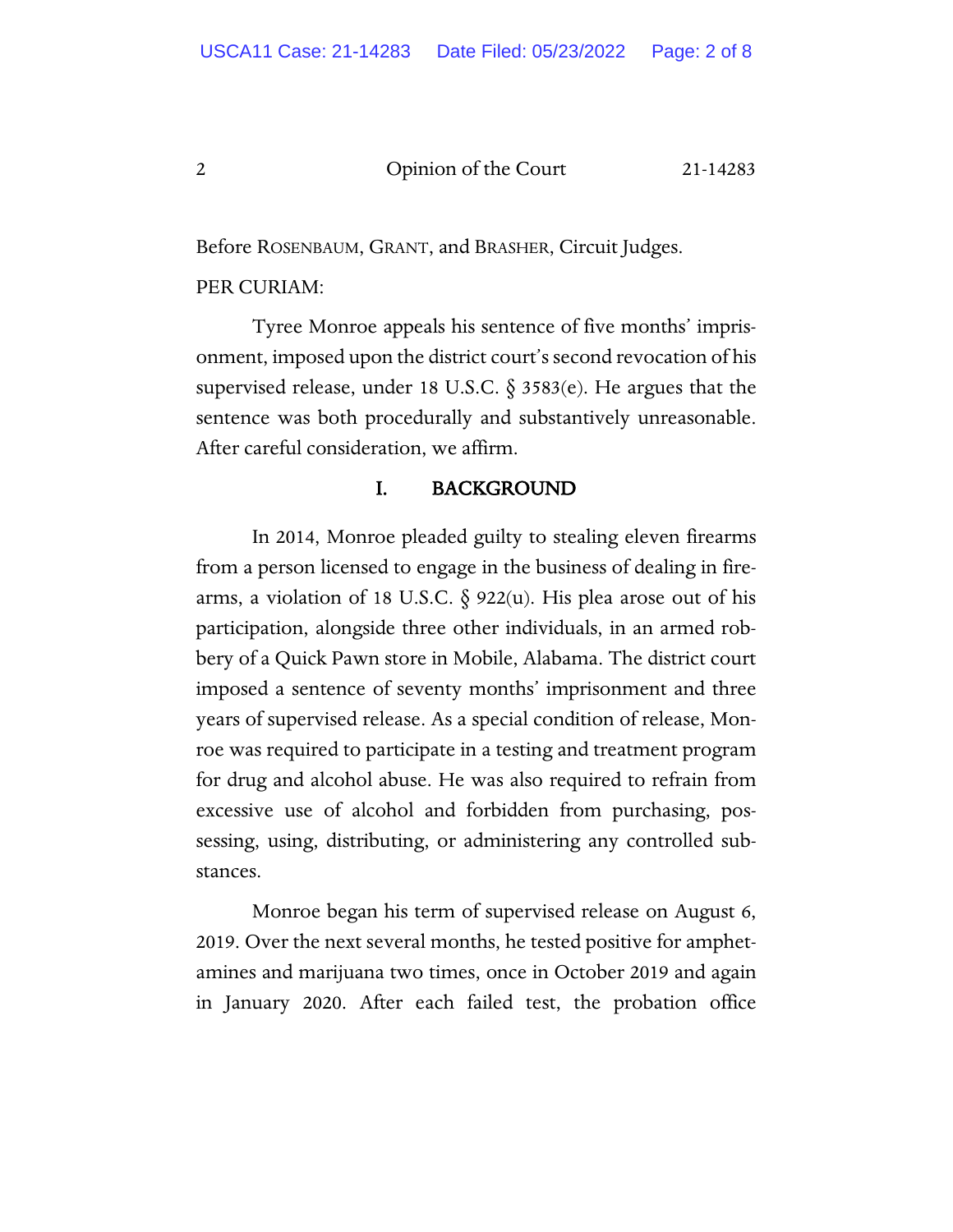21-14283 Opinion of the Court 3

recommended that Monroe participate in individual counseling and continue in the drug testing program. The district court concurred. On August 4, Monroe tested positive for cocaine, and on August 12 he tested positive again for cocaine and methamphetamine. When confronted, Monroe admitted to his probation officer that he had been using cocaine and other illegal substances over the past two weeks. Despite his positive tests, the probation office continued to recommend that Monroe proceed with supervision, counseling, and drug testing, although he was warned that continued noncompliance could result in revocation. On November 23, the probation office, with Monroe's consent, petitioned to again modify his conditions of supervision to include weekly mental health sessions. The petition noted Monroe's failure to attend substance abuse treatment, failure to report for his most recent drug test, complete unavailability for more than a week, and admission to using Ecstasy while he was unavailable. Monroe continued to test positive for illegal substances and failed to attend counseling sessions, and on December 7, the probation office recommended revocation of his supervised release. As Monroe had admitted to violating his conditions of release, the district court revoked release and sentenced him to one month of imprisonment followed by thirty-one months of supervised release.

Monroe's new term of release, which began on January 15, 2021, included the same special conditions as before. On August 17, the probation office requested another modification: that Monroe be required to spend six months at a Residential Re-Entry Center,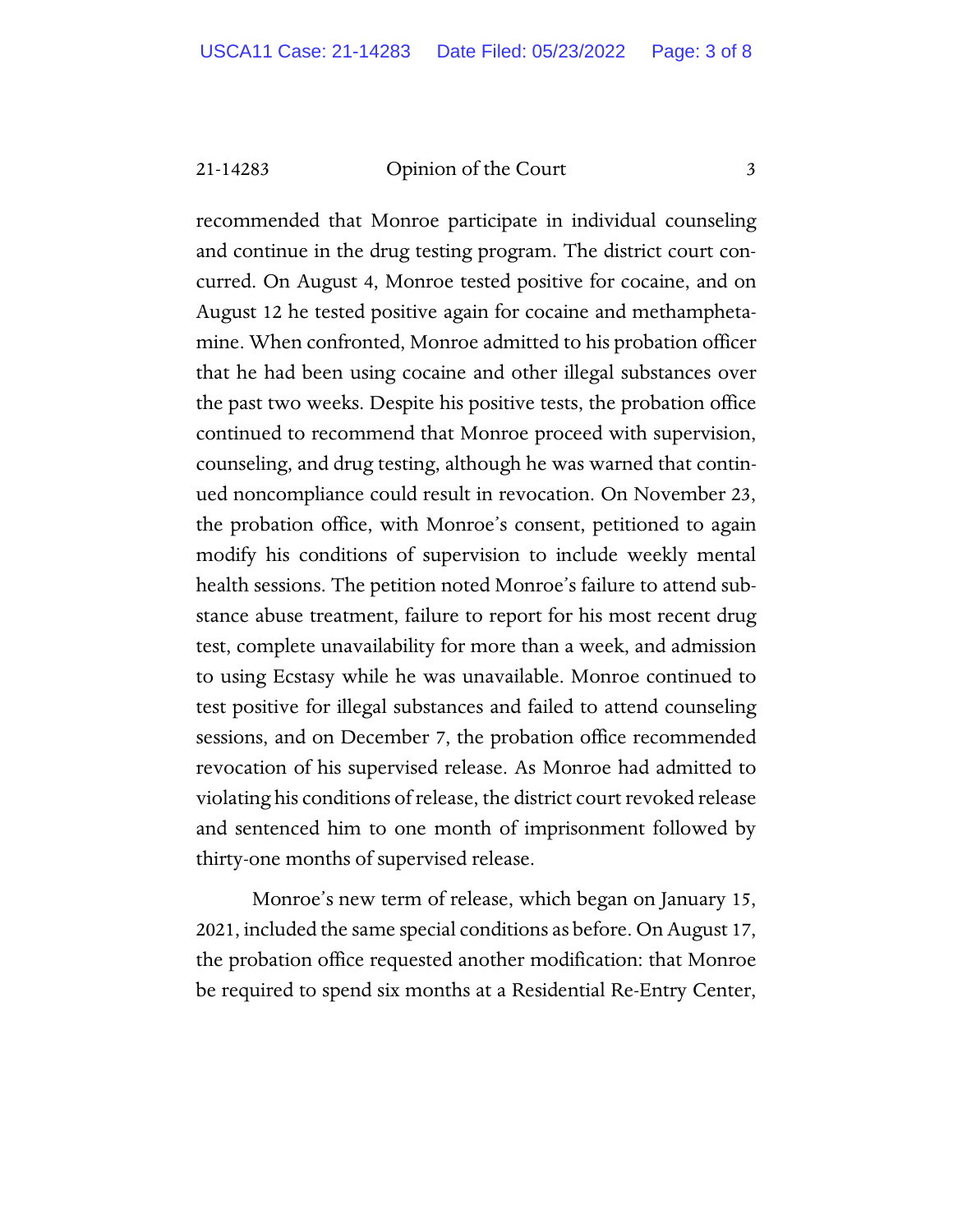explaining that he had failed to report for a scheduled drug test and had once again been unavailable for more than a week. As Monroe had signed a waiver of hearing and agreed to the condition, the district court again modified the terms of his supervised release. Monroe began his stay at the Center on September 9, but was discharged a month later for violating sign in/sign out procedures that he had agreed to obey upon admission. The probation office again recommended revocation, this time suggesting a new sentence of eight months of imprisonment to be followed by twenty-four months of supervised release. The guidelines called for a term of imprisonment between five and eleven months.

On December 2, Monroe signed another waiver of hearing and admitted that he had violated the Center's policy. He admitted the violation again at his sentencing hearing. The district court found that Monroe had violated the terms of his supervised release and sentenced him to five months' imprisonment followed by twenty-seven months supervised release, incorporating all previous conditions. In doing so, the court stated that it had "considered the Chapter 7 provisions and [found] that they [were] appropriate in this matter." Monroe did not initially object to the sentence, but later timely appealed.

#### II. DISCUSSION

Upon determining that a defendant violated a condition of supervised release, the district court may revoke the term of supervision and impose a prison term. 18 U.S.C.  $\S$  3583(e)(3). When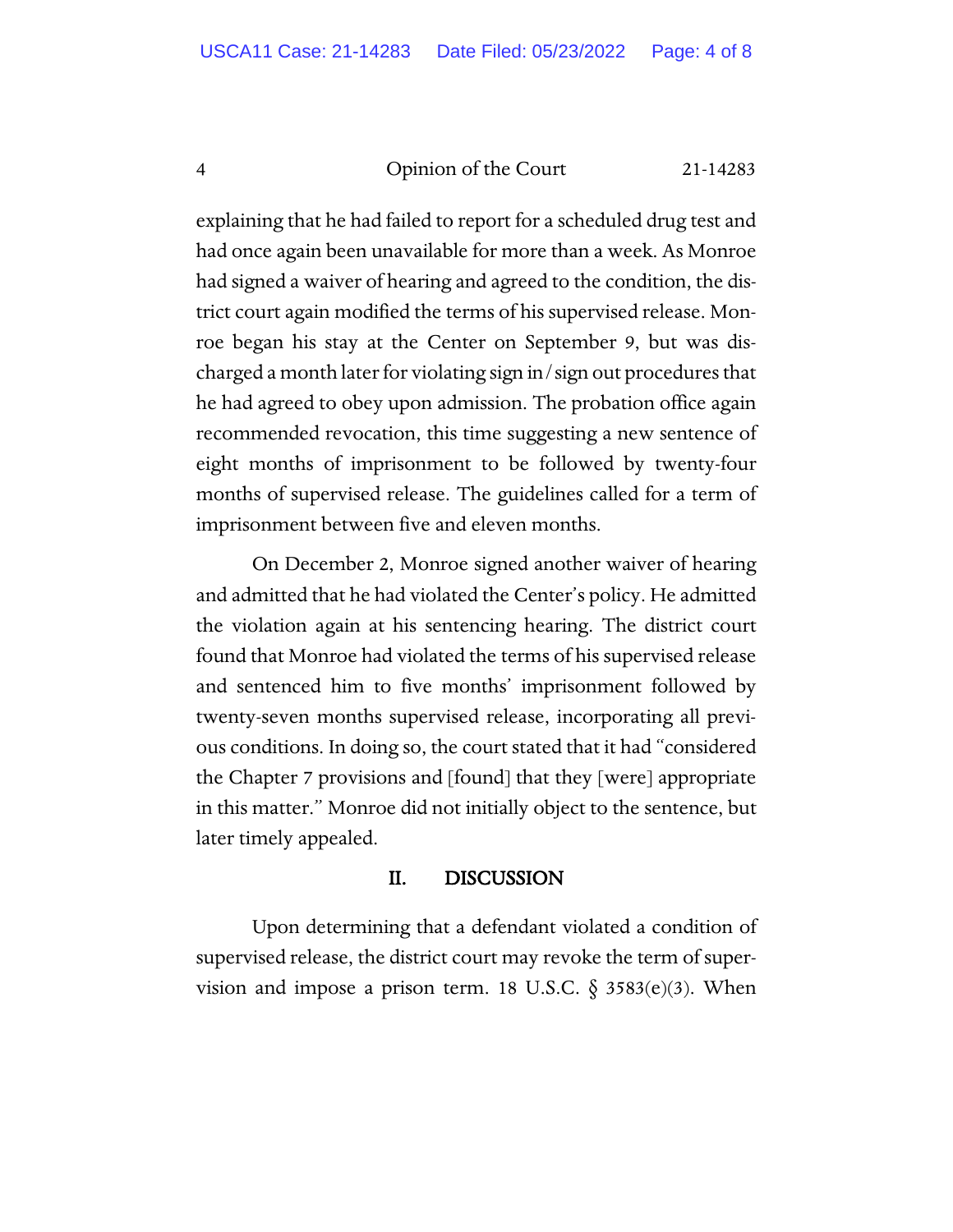21-14283 Opinion of the Court 5

imposing such a sentence, the court must consider certain of the factors outlined in 18 U.S.C. § 3553(a). See 18 U.S.C. § 3583(e). Specifically, it must consider "[S]ection[s]  $3553(a)(1)$ ,  $(a)(2)(B)$ ,  $(a)(2)(C)$ ,  $(a)(2)(D)$ ,  $(a)(4)$ ,  $(a)(5)$ ,  $(a)(6)$ , and  $(a)(7)$ ," which include the nature and circumstances of the crime and the history and characteristics of the defendant; the need for the sentence imposed to afford adequate deterrence, protect the public, and provide the defendant with needed correctional treatment in the most effective manner; and the applicable guideline range and any pertinent policy statements issued by the Sentencing Commission. Id. Because Monroe waived his revocation hearing and admitted the violations alleged by the probation office, we decline to review the district court's revocation decision. United States v. Campbell, 26 F.4th 860, 872–873 (11th Cir. 2022) (en banc). On appeal, we review a sentence imposed upon the revocation of supervised release for reasonableness, both procedural and substantive. See United States v. Vandergrift, 754 F.3d 1303, 1307 (11th Cir. 2014).

#### A. Monroe's Sentence was Procedurally Reasonable

Monroe first argues that his sentence was procedurally unreasonable under *Tapia v. United States*, 564 U.S. 319 (2011). We disagree.

When analyzing procedural reasonableness, we normally consider legal issues *de novo* and review factual findings for clear error. United States v. Rothenberg, 610 F.3d 621, 624 (11th Cir. 2010). But because Monroe did not object, we review only for plain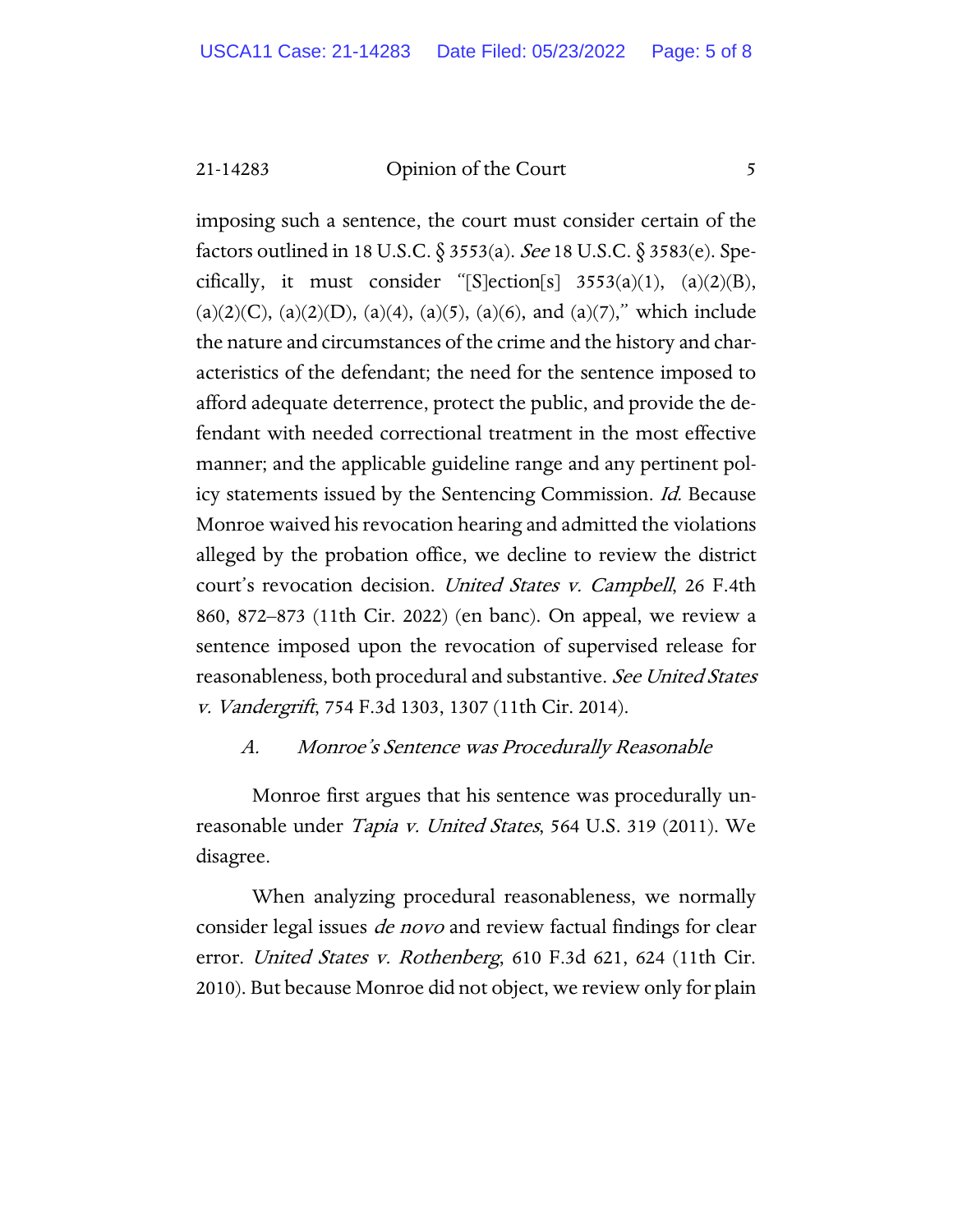error. Vandergrift, 754 F.3d at 1307. To prevail on plain error review, Monroe must show that the district court erred, that the court's error was plain, and that the error affected his substantial rights. Id.

In *Tapia*, the Supreme Court held that a sentencing court may not impose or lengthen a federal defendant's prison term to promote the defendant's rehabilitation. 564 U.S. at 321. In Vander*grift*, we applied *Tapia's* holding to a resentencing upon revocation of supervised release. 754 F.3d at 1309. We also declined to limit Tapia to situations where a sentencing court "either 1) specifically tailors the length of a defendant's sentence to permit completion of a rehabilitation program or 2) makes rehabilitation the 'dominant' factor in the sentencing court's calculus." Id. at 1310. Instead, we held that "a district court errs when it *considers* rehabilitation when imposing or lengthening a sentence of imprisonment." Id. (emphasis in original).

Here, the district court never mentioned rehabilitation or stated that it considered rehabilitation in imposing Monroe's sentence. Nevertheless, Monroe contends that the court erred by not affirmatively stating that it did not consider rehabilitation. But neither *Tapia* nor *Vandergrift* imposes such an affirmative duty on sentencing courts. And even assuming *arguendo* that the district court's consideration of "the [Section] 3553(a)(2) provisions in whole" was an error under *Tapia*, that error was certainly not plain, as it must be for Monroe to prevail in the absence of a contemporaneous objection. Vandergrift, 754 F.3d at 1307.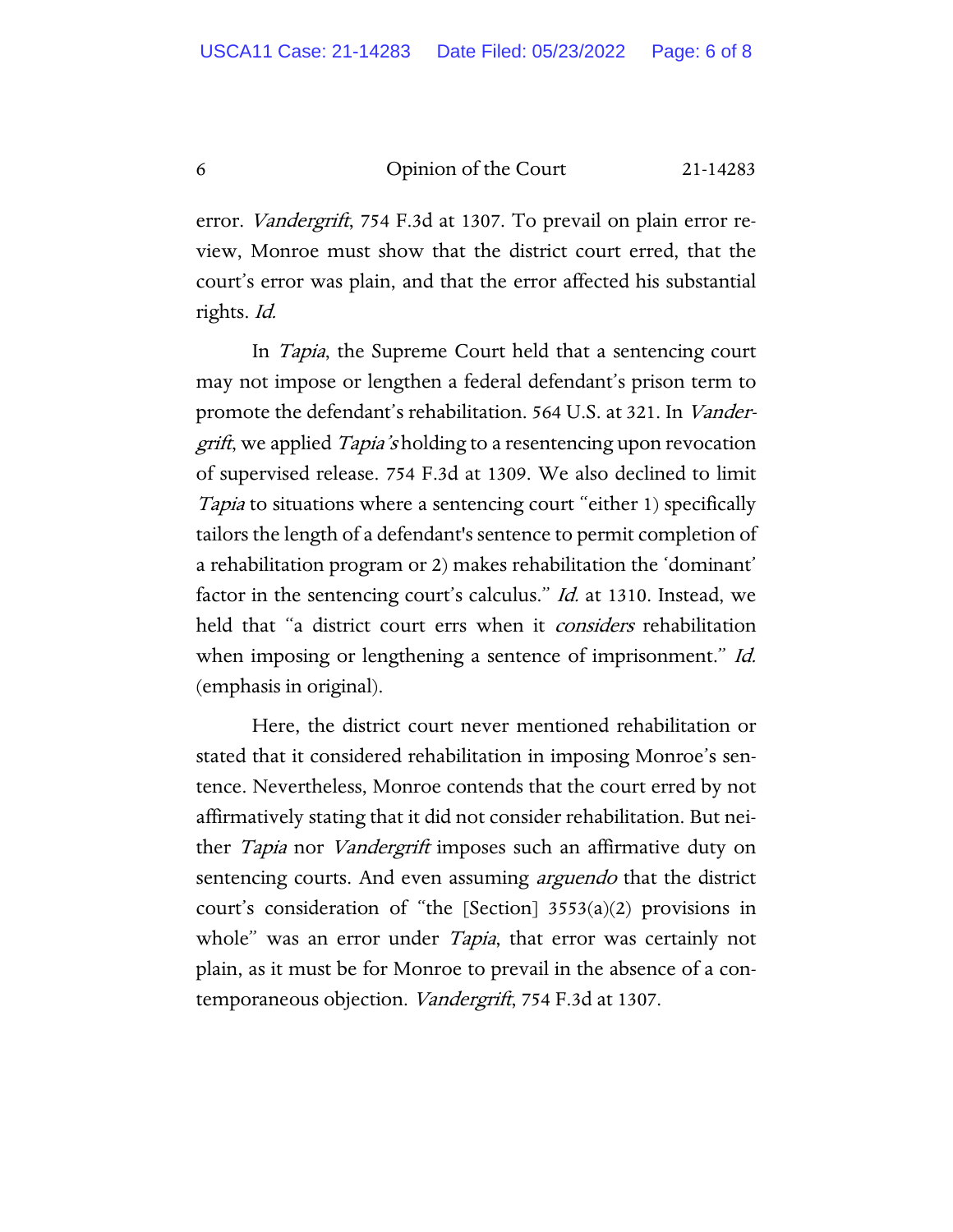#### 21-14283 Opinion of the Court 7

#### B. Monroe's Sentence was Also Substantively Reasonable

To the extent that Monroe argues that his sentence was substantively unreasonable, that claim also fails.

When reviewing for substantive reasonableness, we consider the totality of the circumstances under a deferential abuse-ofdiscretion standard. *Gall v. United States*, 552 U.S. 38, 51 (2007). Under this standard, we will affirm any sentence that falls within the range of reasonable sentences, even if we would have decided that a different one was more appropriate. United States v. Irey, 612 F.3d 1160, 1191 (11th Cir. 2010) (en banc). Thus, Monroe bears the heavy burden of establishing that his sentence was unreasonable based on the facts of the case and the Section 3553(a) factors. United States v. Shabazz, 887 F.3d 1204, 1224 (11th Cir. 2018).

A court abuses its discretion by imposing a substantively unreasonable sentence when it "(1) fails to afford consideration to relevant factors that were due significant weight, (2) gives significant weight to an improper or irrelevant factor, or (3) commits a clear error of judgment in considering the proper factors." Irey, 612 F.3d at 1189 (quoting United States v. Campa, 459 F.3d 1121, 1174 (11th Cir. 2006) (en banc)). A district court's "unjustified reliance" on any one factor may also suggest error. United States v. Pugh, 515 F.3d 1179, 1191 (11th Cir. 2008). But a court may nonetheless lawfully "attach great weight to one factor over others." United States v. Cubero, 754 F.3d 888, 892 (11th Cir. 2014). And a sentencing court need not state on the record that it explicitly considered each factor